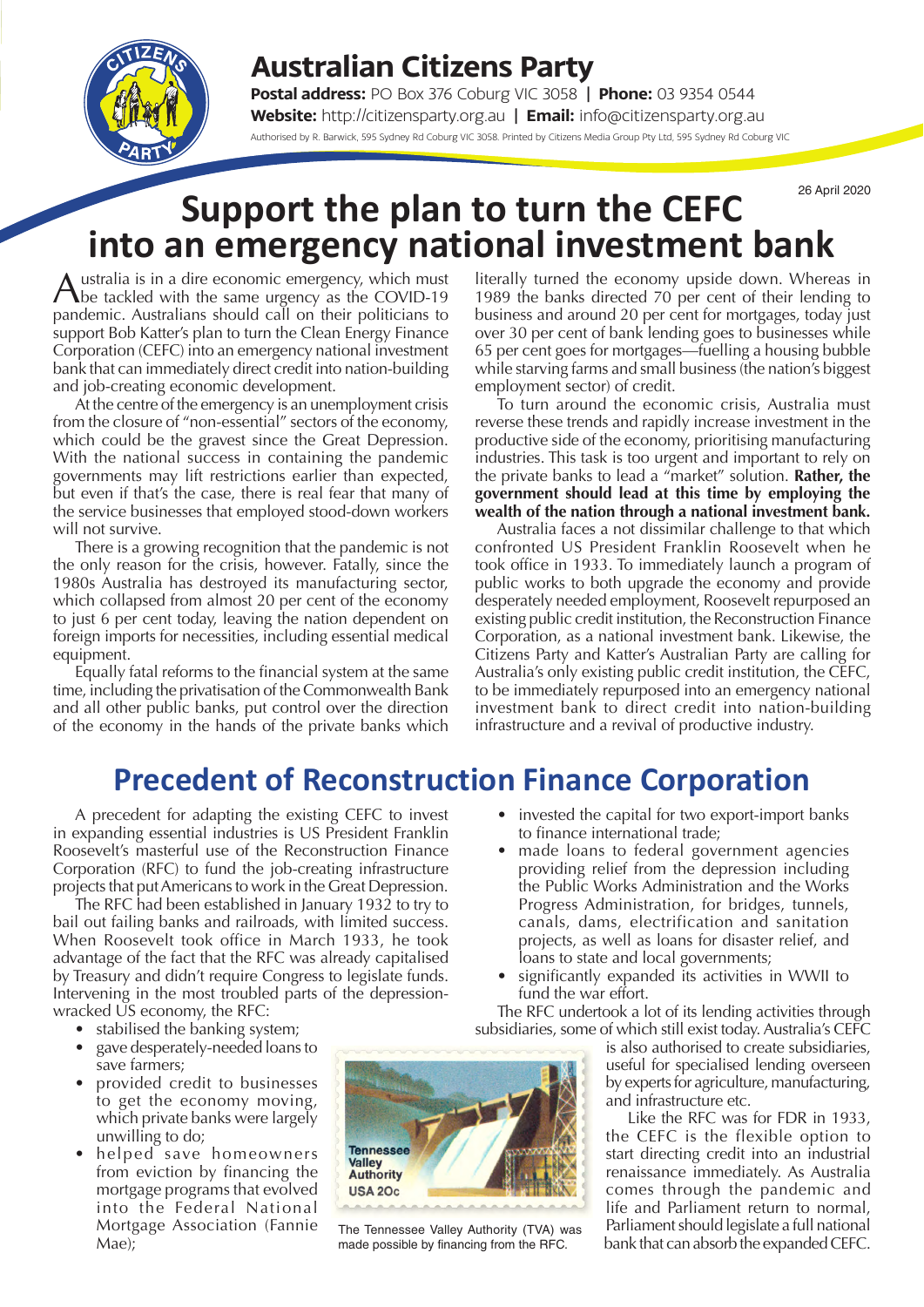

# **How it can be done**

## **Amendments**

The CEFC can be repurposed into a national investment bank with a few simple amendments to the *Clean Energy Finance Corporation Act 2012*, and revisions to its Investment Mandate that the Energy Minister and Finance Minister can make through regulation.

Currently, the CEFC is authorised to facilitate finance into the clean energy sector. It has already demonstrated a broad interpretation of its powers through investments that go beyond simply financing solar and wind farms to include, for example, gas power generation and waste management systems; nevertheless, its investments must relate to clean energy in some way. The CEFC's powers can be expanded to include lending to more general industries and infrastructure projects through the following amendments to the *CEFC Act* (indicated in italics):

### **Section 3 Object**

The object of this Act is to establish the Clean Energy Finance Corporation to facilitate increased flows of finance into the clean energy sector a*nd such further sectors of the Australian economy in which public and private enterprise are engaged in the production and transportation of tangible economic wealth, including manufacturing, agriculture, construction, mining, public utilities and transportation and the financing of nationwide infrastructure projects in water, high-speed rail, and energy among other vital aspects of the economy, to increase Australia's physical-economic productivity and therefore the standard of living of all Australians.*

## **Section 9 Corporation's functions**

Add to subsection 1, the following clause:

*(c) to directly or indirectly provide credit or make loans to, or contracts with public and private enterprises engaged in the production and transportation of tangible economic wealth, including those involved in manufacturing, agriculture, construction, mining, public utilities and transportation and nationwide infrastructure projects in water, high-speed rail, and energy and such other aspects of the economy as may be determined by the Corporation to be vital, to increase Australia's physical-economic productivity and to provide employment for the Australian workforce and any other functions conferred on the Corporation by this Act or any other Commonwealth law;*

### **Section 55 Borrowing**

The CEFC currently has \$10 billion in capital. Section 55 should be amended to allow the government to increase the CEFC's capital to more than \$10 billion; to allow the CEFC to issue bonds; and to make the Commonwealth responsible (i.e. guarantor) for the CEFC's debts.

These amendments will enable the CEFC to issue bonds to Australian superannuation funds and the general public, increasing its capital to, say, \$50 billion, on which at a conservative lending ratio of 10 to 1 it could lend up to \$500 billion.

More minor amendments to Sections 58 Investment function, 59 Complying investments, 63 Financial assets, and 69 Guarantees will be required to make the rest of the legislation consistent with the above changes.



# **[Download PDF of all the proposed amendments](https://citizensparty.org.au/amendments_cefc_act.pdf)**

[https://citizensparty.org.au/amendments\\_cefc\\_act.pdf](https://citizensparty.org.au/sites/default/files/2020-04/amendments_cefc_act.pdf)

## **Investment Mandate**

The CEFC operates under an Investment Mandate determined by the Energy Minister and Finance Minister through regulation, not legislation. For the CEFC to function as a national investment bank, the current Investment Mandate must be revised. Instead of requiring a commercial rate of return on its investments, the revised mandate states: "*The Corporation's investments shall not be governed by any monetary benchmark rates of return but*  *rather by an assessment that the investments will increase the general productivity of the economy."*

With these changes, the CEFC could become a national investment bank for Australia's hour of need. It could lend to federal, state and local government agencies for public energy, water, power, transportation and communications infrastructure projects, and to private entrepreneurs who need finance for ideas to develop new industries.



**[Download PDF of proposed revised Investment Mandate in full](https://citizensparty.org.au/cefc_mandate_direction_amendments.pdf)** [https://citizensparty.org.au/cefc\\_mandate\\_direction\\_amendments.pdf](https://citizensparty.org.au/cefc_mandate_direction_amendments.pdf)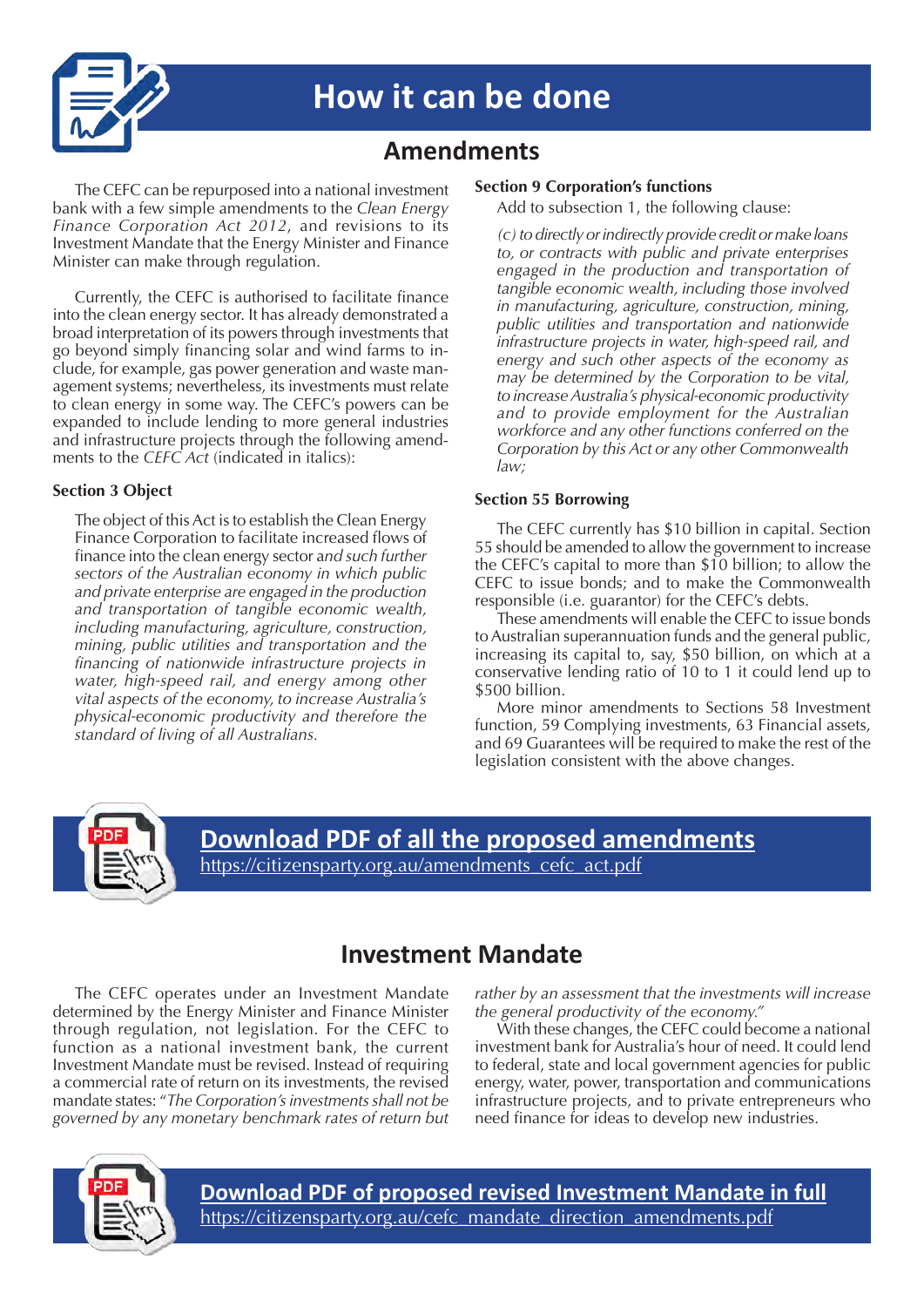## **PROPOSAL: Use CEFC to direct public credit into an urgent industrial expansion**

- The government is borrowing and spending \$130 billion to support idle workers of hibernating businesses that are non-essential in this crisis. Australia needs more workers in essential industries, meaning we need more productive industries. **1**
- The government has appointed Australian former Dow Chemical boss Andrew Liveris to head its new manufacturing taskforce. Liveris has good ideas for a domestic petrochemical industry, a coastal shipping service, and value-adding agricultural production. **2**
- Australia needs a public credit mechanism to invest in the infrastructure projects and industries that will make the economy productive again. In this period there is little time to legislate for a dedicated public bank, or even for revamping the Reserve Bank or Australia Post to function as public lending institutions. **3**
- The Commonwealth government does have one public lending institution at its disposal, the CEFC, which invests \$10 billion in renewable energy projects. **4**
- With a few minor amendments that could be passed when Parliament next sits, the CEFC's mandate could be expanded to authorise it to invest in any infrastructure project and industry; its capital could be increased; and it could be authorised to act as a bank and create credit at a conservative lending ratio of 10 to 1. **5**
- For instance, if the CEFC's capital is increased to \$50 billion, it could lend up to \$500 billion for projects and new industries that put people to work now. This lending would be backed by the full national wealth or full faith and credit as Americans would say—of the Commonwealth of Australia. **6**
- The CEFC operates under an investment mandate set by two ministers through regulation, not legislation. The main change the CEFC would require is for these two government ministers to revise the current investment mandate to authorise lending for infrastructure projects and industries that could be assessed in cooperation with the National Coronavirus Coordination Commission and Andrew Liveris's national manufacturing taskforce. **7**

## **The CEFC could fund the Bradfield Scheme, right now**

15 Apr.—Member for Kennedy Bob Katter has echoed the call to immediately repurpose and recapitalise the Clean Energy Finance Corporation (CEFC) to fund an industrial recovery in Australia.

Mr Katter and the President of his Katter's Australian Party (KAP), his son and Queensland state MP Robbie Katter, declared in a 9 April KAP Facebook post, "We need to start public works projects to build our way out of this Coronavirus Depression."

They called for the CEFC to fund the Bradfield Scheme to divert floodwater from the wettest part of Australia, North Queensland, down into inland Australia where it can irrigate large tracts of fertile land before making its way into Lake Eyre. Recently proposed additions to the original scheme would also see it add water to the Murray-Darling Basin.

"Nation-building projects are a smart way to help save Australia from an unprecedented financial crisis", the Katters said in their post.

"There is an organisation called the Clean Energy Finance Corporation which is essentially an Australian Governmentowned bank that provides finance to projects to reduce carbon emissions. KAP is calling on the Prime Minister to urgently expand the CEFC's role to allow investment in infrastructure and industry. It would enable billions of tax-payer dollars to fund a broad-scale public works program that will redefine Australia's economy.

"A slight change in the CEFC's parameters would result in the long overdue re-establishment of a National Development Bank, the sole aim of which would be to provide reliable finance to projects that will guarantee economic prosperity and employment."

### **Build the Bradfield now!**

Robbie Katter said with a stroke of a pen the Prime Minister



Detail of the original Bradfield Scheme

could redefine Australia's economic future in the face of unprecedented crisis.

"We have long called for the establishment of a state or National Development Bank and with the economy in such peril in the face of the coronavirus shutdown, it's now or never", Robbie Katter said.

"The government are drawing on hundreds of billions of dollars to provide COVID-19 rescue packages, but at the end of the day we all need to pay for this.

"It's not going to happen without action and a new approach to our economy; one that prioritises agriculture and food production, industry, manufacturing, energy production and innovation.

"We know the Federal Government is thinking about this; they just need to do it and finally enable this much-needed Development Bank", Robbie said.

"This would allow us to fund activities beyond the term of COVID-19 to get the economy back on track."